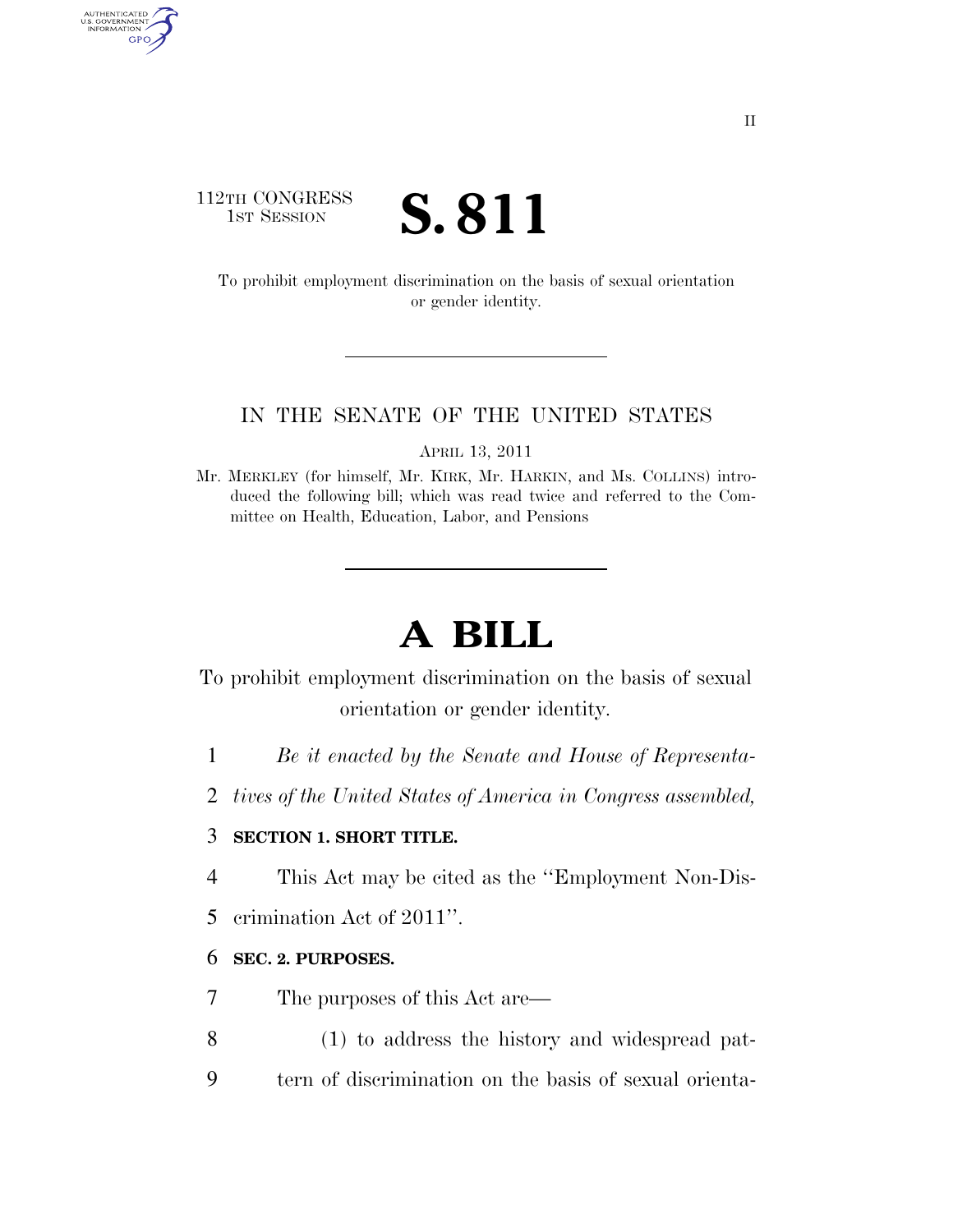| $\mathbf{1}$   | tion or gender identity by private sector employers  |
|----------------|------------------------------------------------------|
| $\overline{2}$ | and local, State, and Federal government employers;  |
| 3              | (2) to provide a comprehensive Federal prohibi-      |
| $\overline{4}$ | tion of employment discrimination on the basis of    |
| 5              | sexual orientation or gender identity, including     |
| 6              | meaningful and effective remedies for any such dis-  |
| 7              | crimination; and                                     |
| 8              | (3) to invoke congressional powers, including        |
| 9              | the powers to enforce the 14th Amendment to the      |
| 10             | Constitution, and to regulate interstate commerce    |
| 11             | and provide for the general welfare pursuant to sec- |
| 12             | tion 8 of article I of the Constitution, in order to |
| 13             | prohibit employment discrimination on the basis of   |
| 14             | sexual orientation or gender identity.               |
| 15             | SEC. 3. DEFINITIONS.                                 |
| 16             | (a) IN GENERAL.—In this Act:                         |
| 17             | (1) COMMISSION.—The term "Commission"                |
| 18             | means the Equal Employment Opportunity Commis-       |
| 19             | sion.                                                |
| 20             | (2) COVERED ENTITY.—The term "covered en-            |
| 21             | tity" means an employer, employment agency, labor    |
| 22             | organization, or joint labor-management committee.   |
| 23             | $(3)$ EMPLOYEE.—                                     |
| 24             | (A) IN GENERAL.—The term "employee"                  |
| 25             | means-                                               |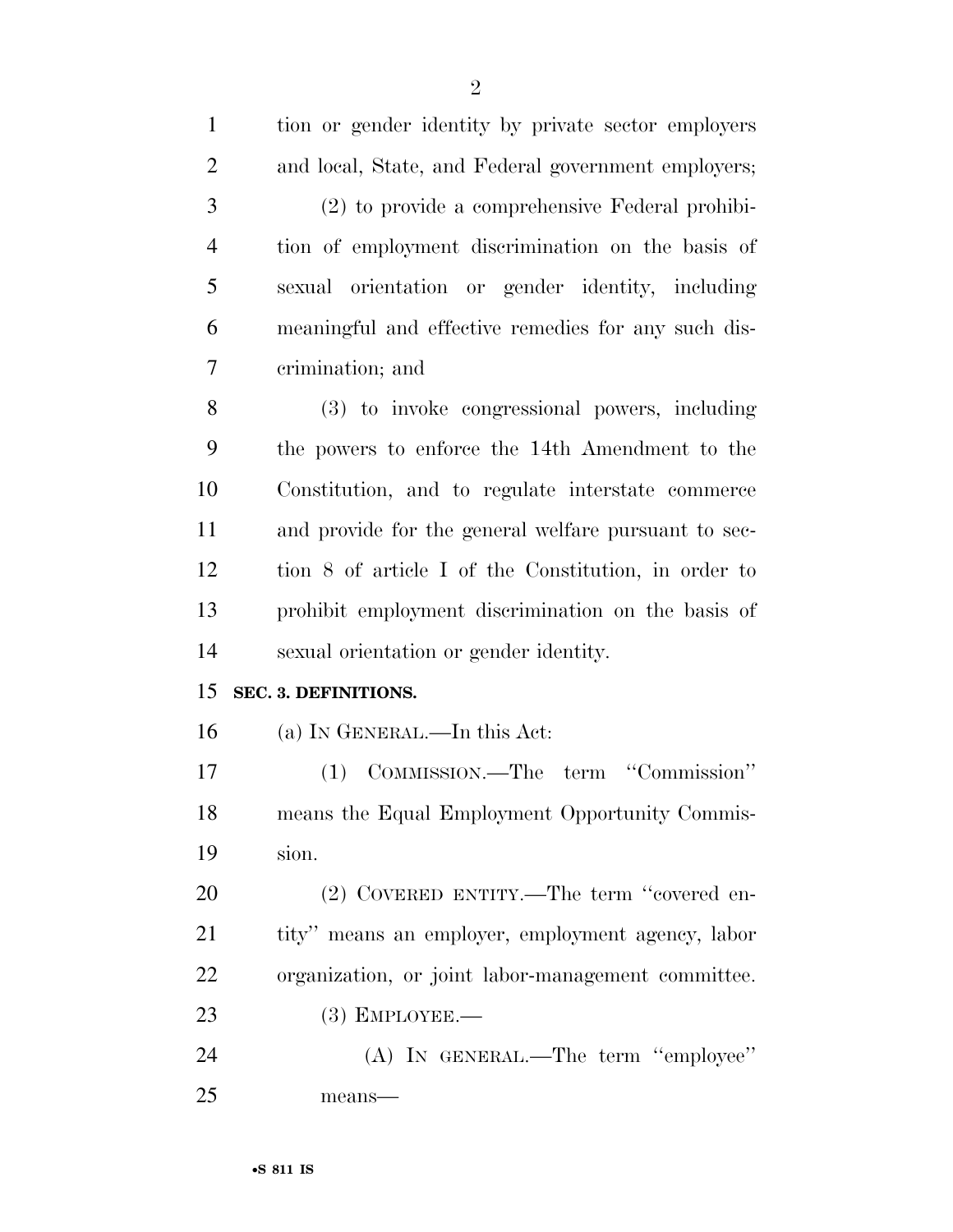| $\mathbf{1}$   | (i) an employee as defined in section                  |
|----------------|--------------------------------------------------------|
| $\overline{2}$ | $701(f)$ of the Civil Rights Act of 1964 (42)          |
| 3              | U.S.C. 2000e(f));                                      |
| $\overline{4}$ | (ii) a State employee to which section                 |
| 5              | $302(a)(1)$ of the Government Employee                 |
| 6              | Rights Act of 1991 (42 U.S.C. 2000e                    |
| 7              | $16b(a)(1)$ applies;                                   |
| 8              | (iii) a covered employee, as defined in                |
| 9              | section 101 of the Congressional Account-              |
| 10             | ability Act of 1995 $(2 \text{ U.S.C. } 1301)$ or sec- |
| 11             | tion 411(c) of title 3, United States Code;            |
| 12             | or                                                     |
| 13             | (iv) an employee or applicant to which                 |
| 14             | section $717(a)$ of the Civil Rights Act of            |
| 15             | 1964 (42 U.S.C. 2000e–16(a)) applies.                  |
| 16             | (B) EXCEPTION.—The provisions of this                  |
| 17             | Act that apply to an employee or individual            |
| 18             | shall not apply to a volunteer who receives no         |
| 19             | compensation.                                          |
| 20             | (4) EMPLOYER.—The term "employer"                      |
| 21             | means-                                                 |
| 22             | $(A)$ a person engaged in an industry affect-          |
| 23             | ing commerce (as defined in section $701(h)$ of        |
| 24             | Civil Rights Act of 1964 (42 U.S.C.<br>the             |
| 25             | $2000e(h)$ who has 15 or more employees (as            |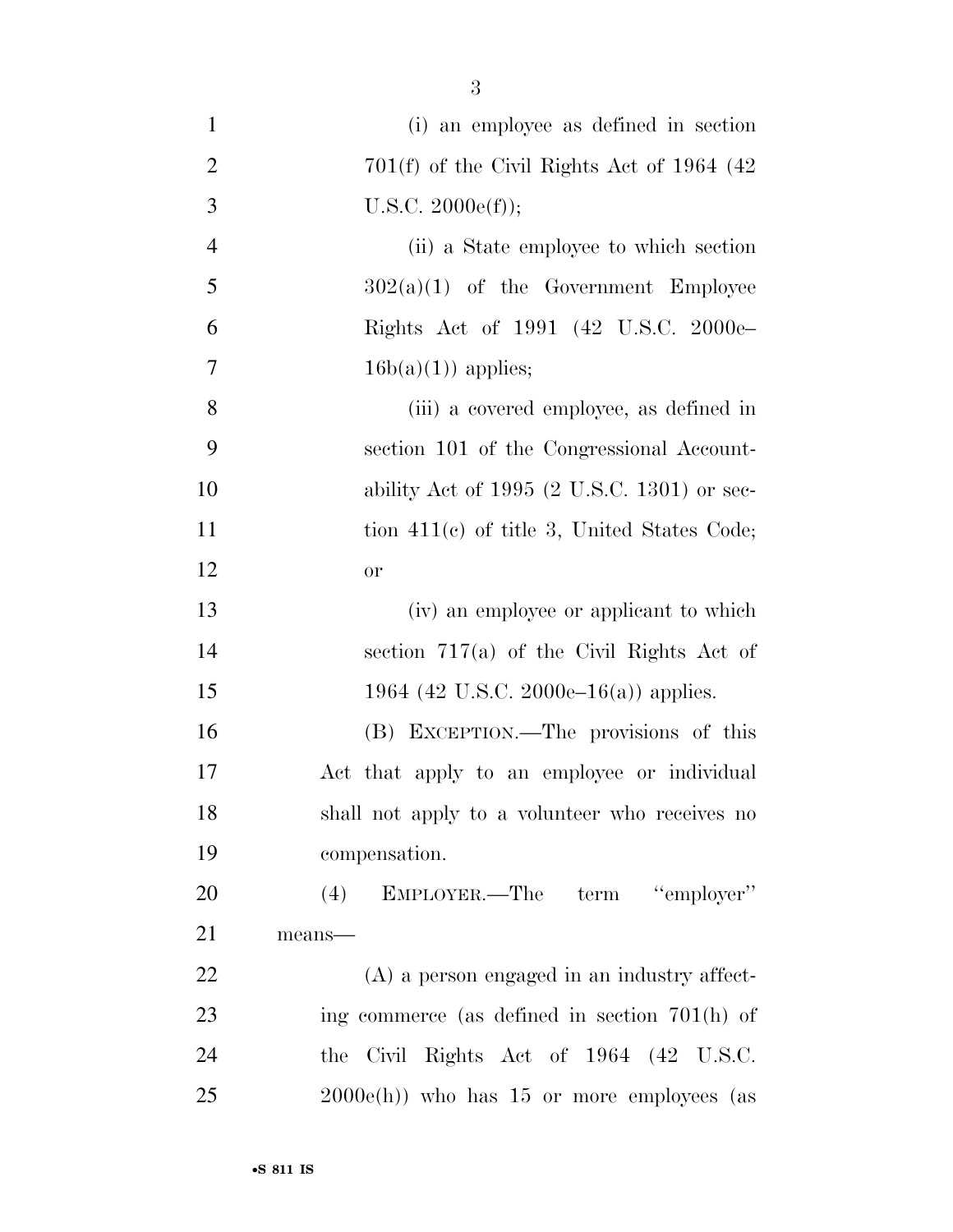| $\mathbf{1}$   | defined in subparagraphs $(A)(i)$ and $(B)$ of        |
|----------------|-------------------------------------------------------|
| $\overline{2}$ | paragraph $(3)$ ) for each working day in each of     |
| 3              | 20 or more calendar weeks in the current or           |
| $\overline{4}$ | preceding calendar year, and any agent of such        |
| 5              | a person, but does not include a bona fide pri-       |
| 6              | vate membership club (other than a labor orga-        |
| $\overline{7}$ | nization) that is exempt from taxation under          |
| 8              | section $501(c)$ of the Internal Revenue Code of      |
| 9              | 1986;                                                 |
| 10             | (B) an employing authority to which sec-              |
| 11             | tion $302(a)(1)$ of the Government Employee           |
| 12             | Rights Act of 1991 applies;                           |
| 13             | (C) an employing office, as defined in sec-           |
| 14             | tion 101 of the Congressional Accountability          |
| 15             | Act of 1995 or section $411(c)$ of title 3, United    |
| 16             | States Code; or                                       |
| 17             | (D) an entity to which section $717(a)$ of            |
| 18             | the Civil Rights Act of 1964 applies.                 |
| 19             | (5) EMPLOYMENT AGENCY.—The term "em-                  |
| 20             | ployment agency" has the meaning given the term in    |
| 21             | section $701(c)$ of the Civil Rights Act of 1964 (42) |
| 22             | $U.S.C. 2000e(e)$ ).                                  |
| 23             | GENDER IDENTITY.—The term "gender<br>(6)              |
| 24             | identity" means the gender-related identity, appear-  |
| 25             | ance, or mannerisms or other gender-related charac-   |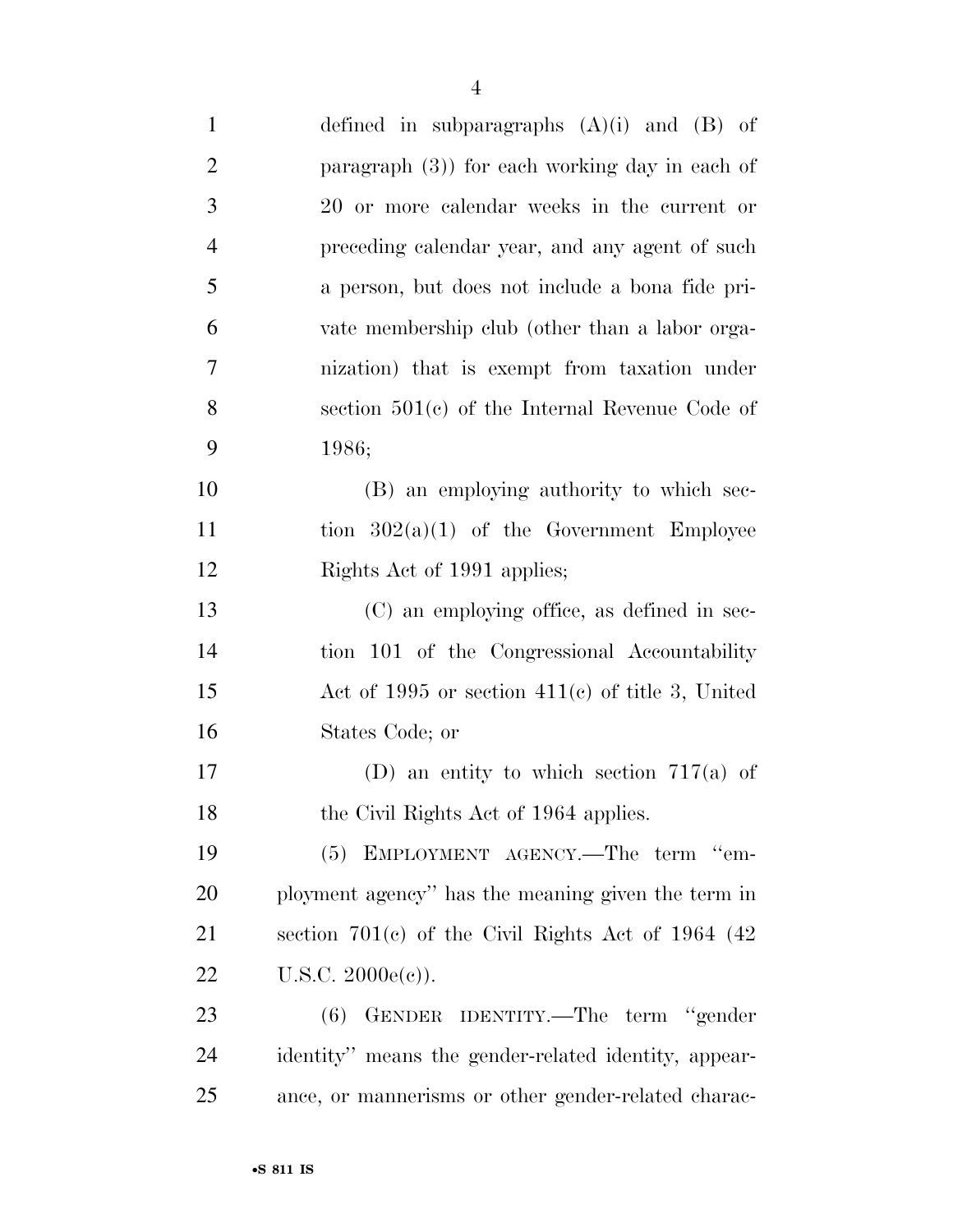| $\mathbf{1}$   | teristics of an individual, with or without regard to        |
|----------------|--------------------------------------------------------------|
| $\overline{2}$ | the individual's designated sex at birth.                    |
| 3              | (7) LABOR ORGANIZATION.—The term "labor                      |
| $\overline{4}$ | organization" has the meaning given the term in              |
| 5              | section $701(d)$ of the Civil Rights Act of 1964 (42)        |
| 6              | U.S.C. 2000e(d)).                                            |
| 7              | (8) PERSON.—The term "person" has the                        |
| 8              | meaning given the term in section $701(a)$ of the            |
| 9              | Civil Rights Act of 1964 (42 U.S.C. 2000 $e(a)$ ).           |
| 10             | (9) SEXUAL ORIENTATION.—The term "sexual                     |
| 11             | orientation" means homosexuality, heterosexuality,           |
| 12             | or bisexuality.                                              |
| 13             | (10) STATE.—The term "State" has the mean-                   |
| 14             | ing given the term in section 701(i) of the Civil            |
| 15             | Rights Act of 1964 (42 U.S.C. 2000e(i)).                     |
| 16             | (b) APPLICATION OF DEFINITIONS.—For purposes of              |
| 17             | this section, a reference in section 701 of the Civil Rights |
|                | 18 Act of 1964-                                              |
| 19             | (1) to an employee or an employer shall be con-              |
| 20             | sidered to refer to an employee (as defined in sub-          |
| 21             | section $(a)(3)$ or an employer (as defined in sub-          |
| 22             | section $(a)(4)$ , respectively, except as provided in       |
| 23             | paragraph $(2)$ of this subsection; and                      |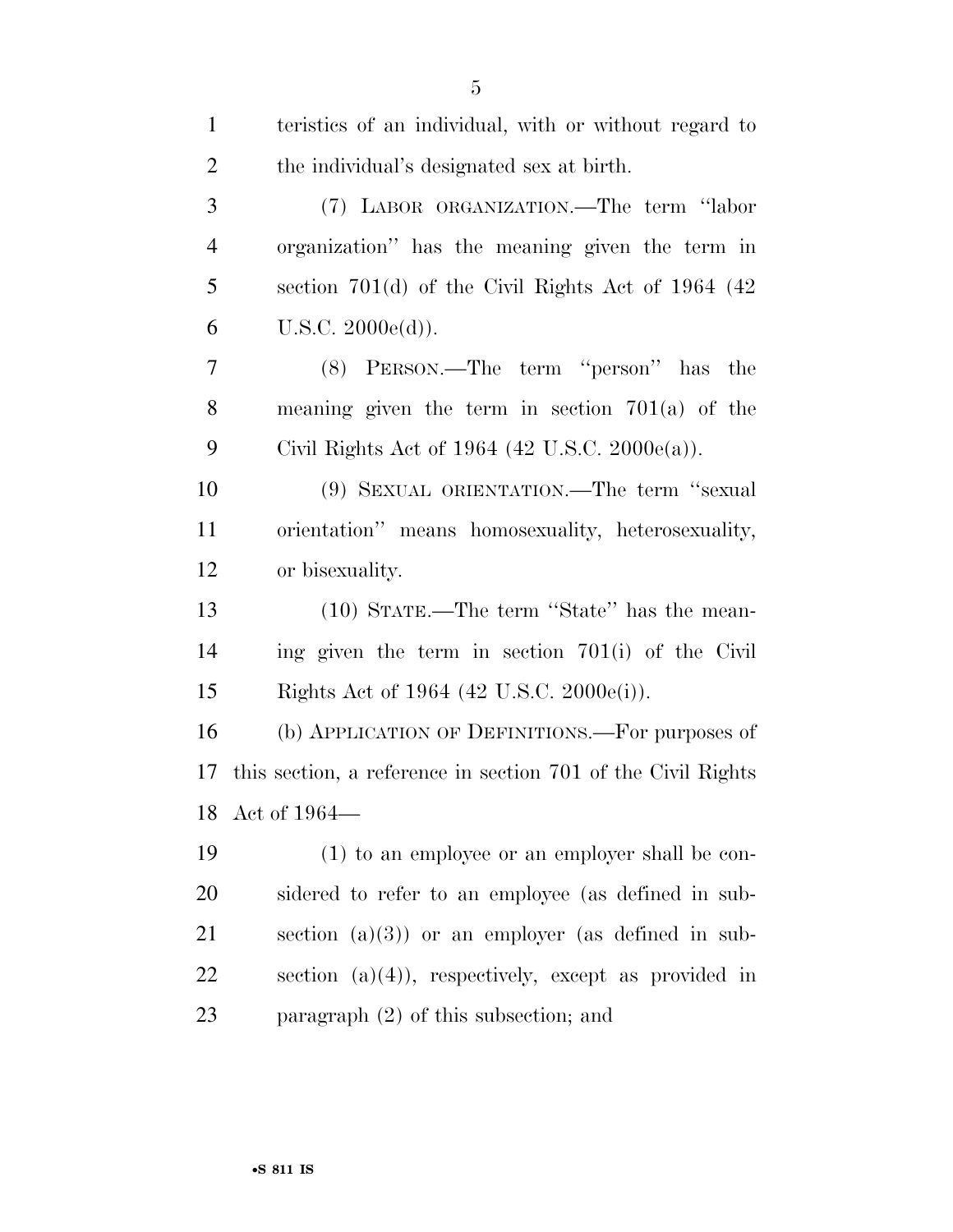(2) to an employer in subsection (f) of that sec- tion shall be considered to refer to an employer (as 3 defined in subsection  $(a)(4)(A)$ .

#### **SEC. 4. EMPLOYMENT DISCRIMINATION PROHIBITED.**

 (a) EMPLOYER PRACTICES.—It shall be an unlawful employment practice for an employer—

 (1) to fail or refuse to hire or to discharge any individual, or otherwise discriminate against any in- dividual with respect to the compensation, terms, conditions, or privileges of employment of the indi- vidual, because of such individual's actual or per-ceived sexual orientation or gender identity; or

 (2) to limit, segregate, or classify the employees or applicants for employment of the employer in any way that would deprive or tend to deprive any indi- vidual of employment or otherwise adversely affect the status of the individual as an employee, because of such individual's actual or perceived sexual ori-entation or gender identity.

 (b) EMPLOYMENT AGENCY PRACTICES.—It shall be an unlawful employment practice for an employment agen- cy to fail or refuse to refer for employment, or otherwise to discriminate against, any individual because of the ac- tual or perceived sexual orientation or gender identity of the individual or to classify or refer for employment any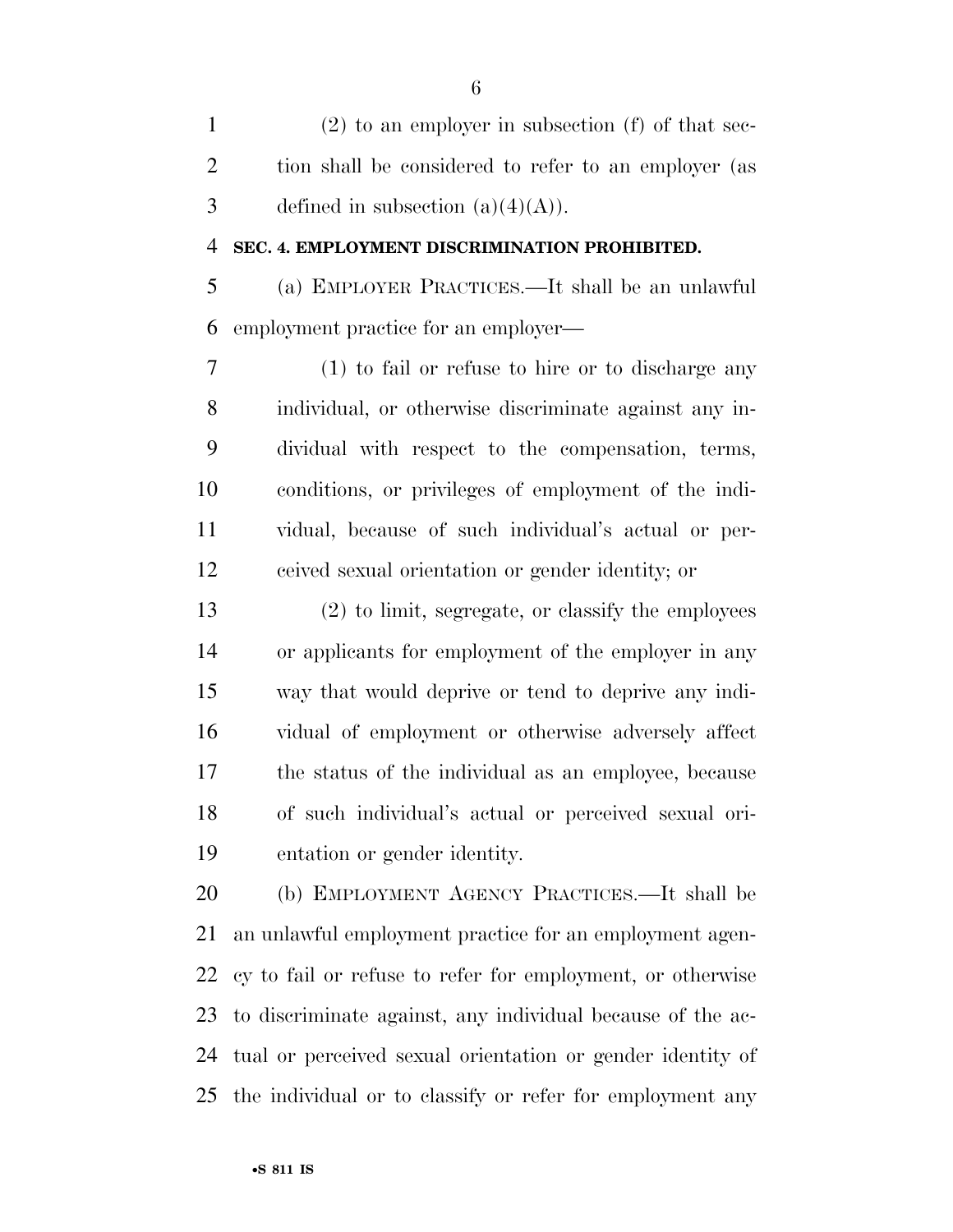individual on the basis of the actual or perceived sexual orientation or gender identity of the individual.

 (c) LABOR ORGANIZATION PRACTICES.—It shall be an unlawful employment practice for a labor organiza-tion—

 (1) to exclude or to expel from its membership, or otherwise to discriminate against, any individual because of the actual or perceived sexual orientation or gender identity of the individual;

 (2) to limit, segregate, or classify its member- ship or applicants for membership, or to classify or fail or refuse to refer for employment any individual, 13 in any way that would deprive or tend to deprive any individual of employment, or would limit such em- ployment or otherwise adversely affect the status of the individual as an employee or as an applicant for employment because of such individual's actual or perceived sexual orientation or gender identity; or

 (3) to cause or attempt to cause an employer to discriminate against an individual in violation of this section.

 (d) TRAINING PROGRAMS.—It shall be an unlawful employment practice for any employer, labor organization, or joint labor-management committee controlling appren-ticeship or other training or retraining, including on-the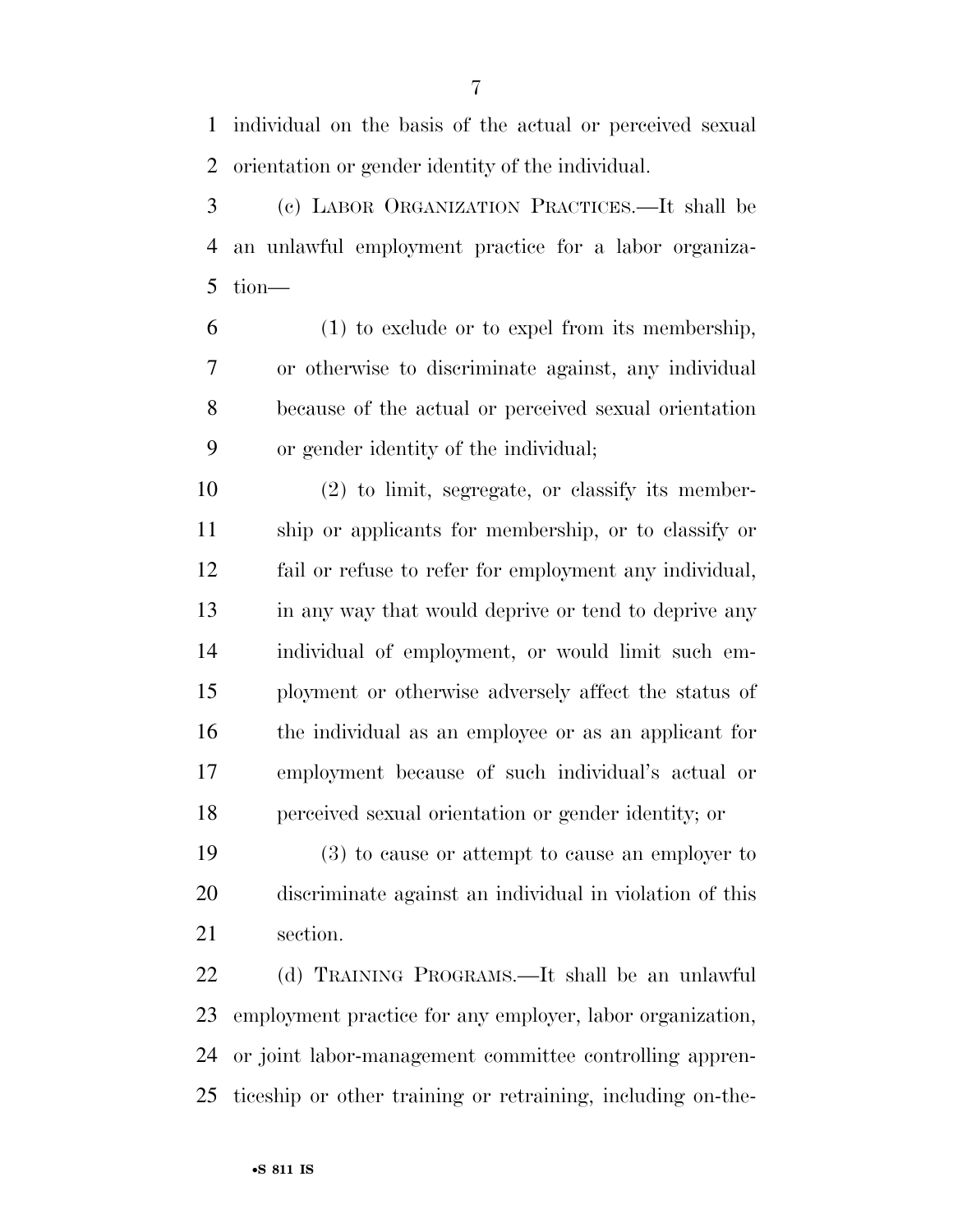job training programs, to discriminate against any indi- vidual because of the actual or perceived sexual orientation or gender identity of the individual in admission to, or em- ployment in, any program established to provide appren-ticeship or other training.

 (e) ASSOCIATION.—An unlawful employment practice described in any of subsections (a) through (d) shall be considered to include an action described in that sub- section, taken against an individual based on the actual or perceived sexual orientation or gender identity of a per- son with whom the individual associates or has associated. 12 (f) NO PREFERENTIAL TREATMENT OR QUOTAS.— Nothing in this Act shall be construed or interpreted to require or permit—

 (1) any covered entity to grant preferential treatment to any individual or to any group because of the actual or perceived sexual orientation or gen- der identity of such individual or group on account of an imbalance which may exist with respect to the total number or percentage of persons of any actual or perceived sexual orientation or gender identity employed by any employer, referred or classified for employment by any employment agency or labor or- ganization, admitted to membership or classified by any labor organization, or admitted to, or employed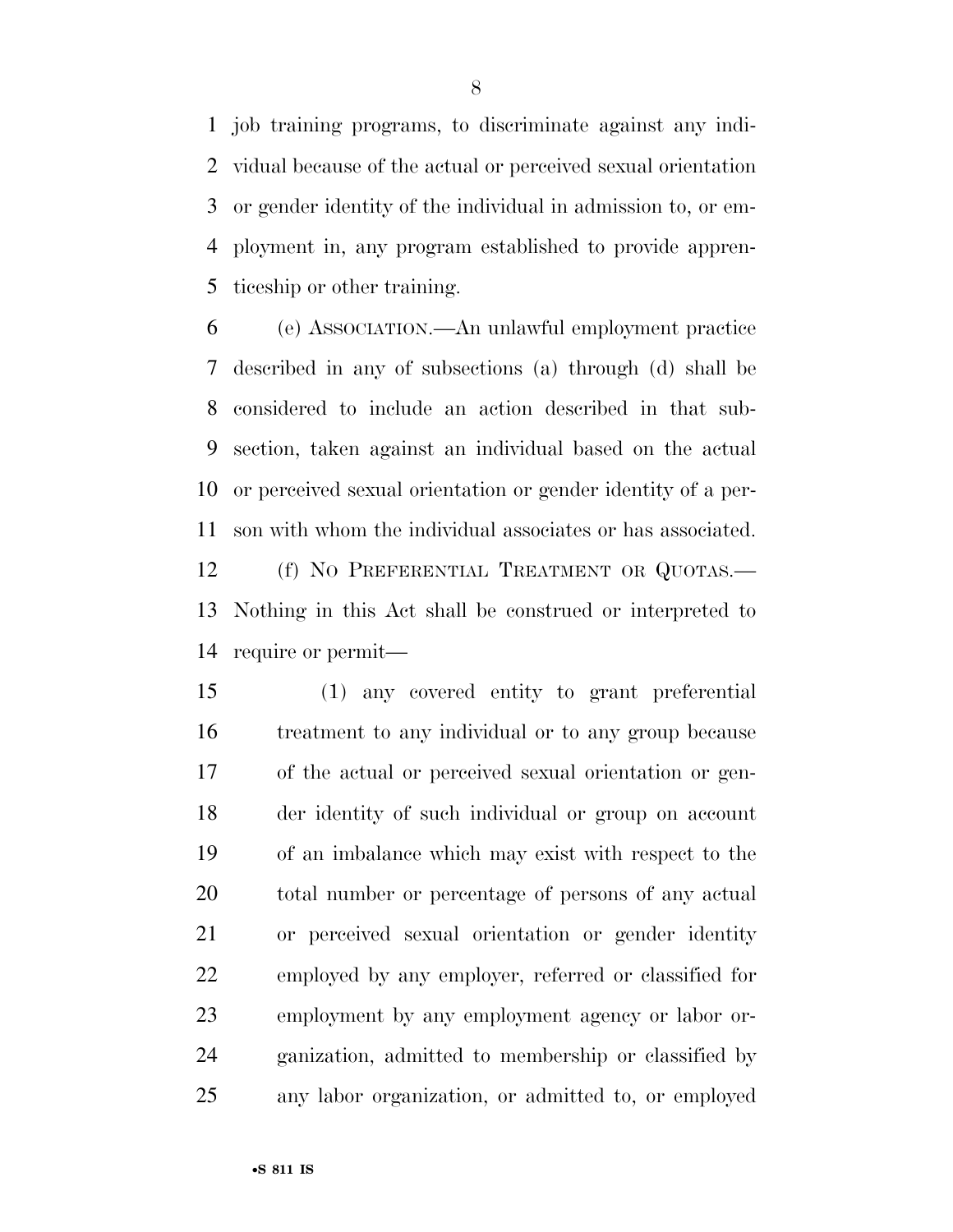in, any apprenticeship or other training program, in comparison with the total number or percentage of persons of such actual or perceived sexual orienta- tion or gender identity in any community, State, sec- tion, or other area, or in the available work force in any community, State, section, or other area; or (2) the adoption or implementation by a cov- ered entity of a quota on the basis of actual or per- ceived sexual orientation or gender identity. (g) DISPARATE IMPACT.—Only disparate treatment claims may be brought under this Act. **SEC. 5. RETALIATION PROHIBITED.**  It shall be an unlawful employment practice for a cov- ered entity to discriminate against an individual because such individual—

 (1) opposed any practice made an unlawful em-ployment practice by this Act; or

 (2) made a charge, testified, assisted, or partici- pated in any manner in an investigation, proceeding, or hearing under this Act.

# **SEC. 6. EXEMPTION FOR RELIGIOUS ORGANIZATIONS.**

 This Act shall not apply to a corporation, association, educational institution or institution of learning, or society that is exempt from the religious discrimination provisions of title VII of the Civil Rights Act of 1964 pursuant (42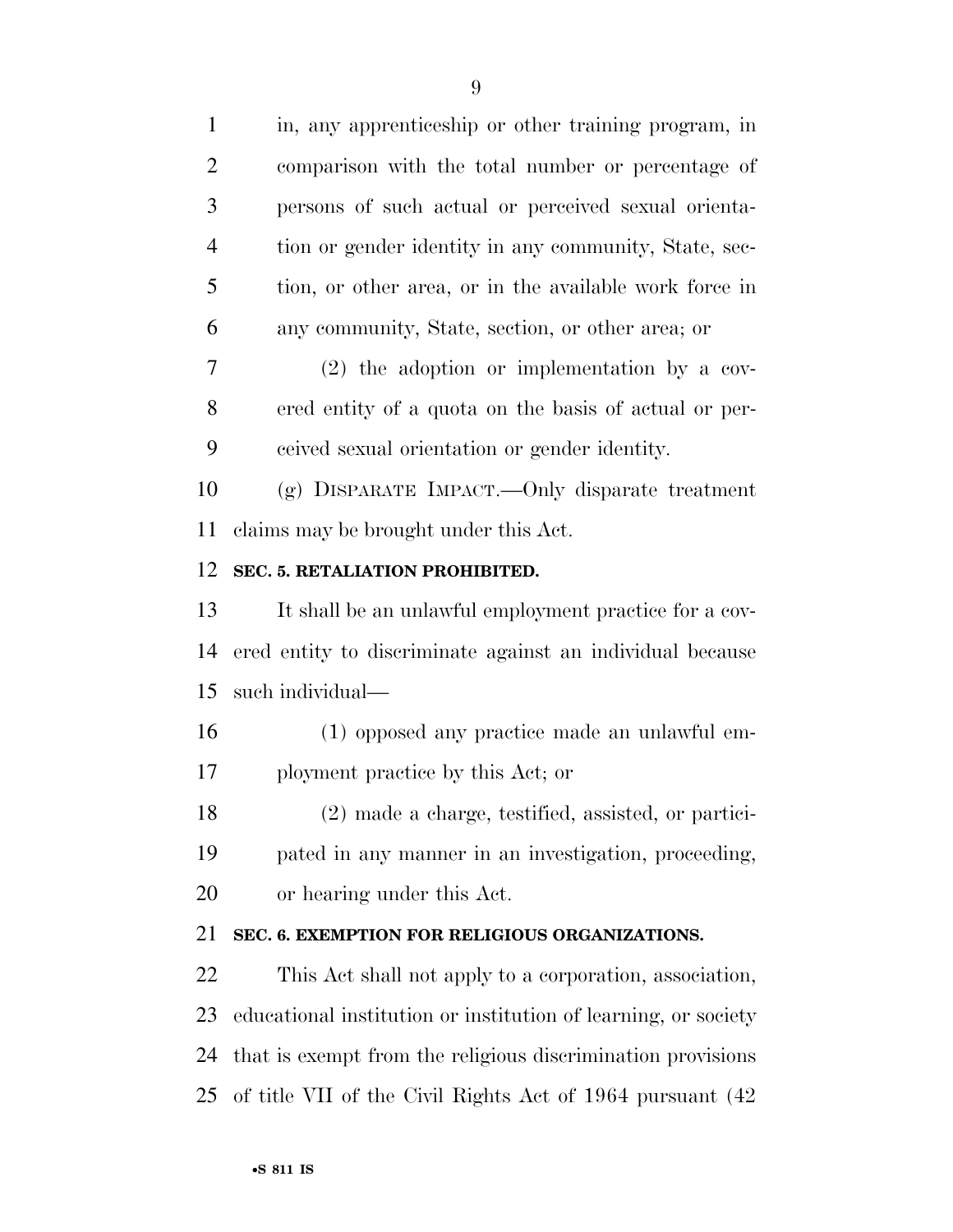U.S.C. 2000e et seq.) to section 702(a) or 703(e)(2) of 2 such Act  $(42 \text{ U.S.C. } 2000\text{e} - 1(a), 2000\text{e} - 2(\text{e})(2)).$  **SEC. 7. NONAPPLICATION TO MEMBERS OF THE ARMED FORCES; VETERANS' PREFERENCES.**  (a) ARMED FORCES.— (1) EMPLOYMENT.—In this Act, the term ''em- ployment'' does not apply to the relationship be- tween the United States and members of the Armed Forces. (2) ARMED FORCES.—In paragraph (1) the term ''Armed Forces'' means the Army, Navy, Air Force, Marine Corps, and Coast Guard. (b) VETERANS' PREFERENCES.—This title does not repeal or modify any Federal, State, territorial, or local law creating a special right or preference concerning em- ployment for a veteran. **SEC. 8. CONSTRUCTION.**  (a) EMPLOYER RULES AND POLICIES.— (1) IN GENERAL.—Nothing in this Act shall be construed to prohibit a covered entity from enforcing rules and policies that do not intentionally cir- cumvent the purposes of this Act, if the rules or policies are designed for, and uniformly applied to, all individuals regardless of actual or perceived sex-ual orientation or gender identity.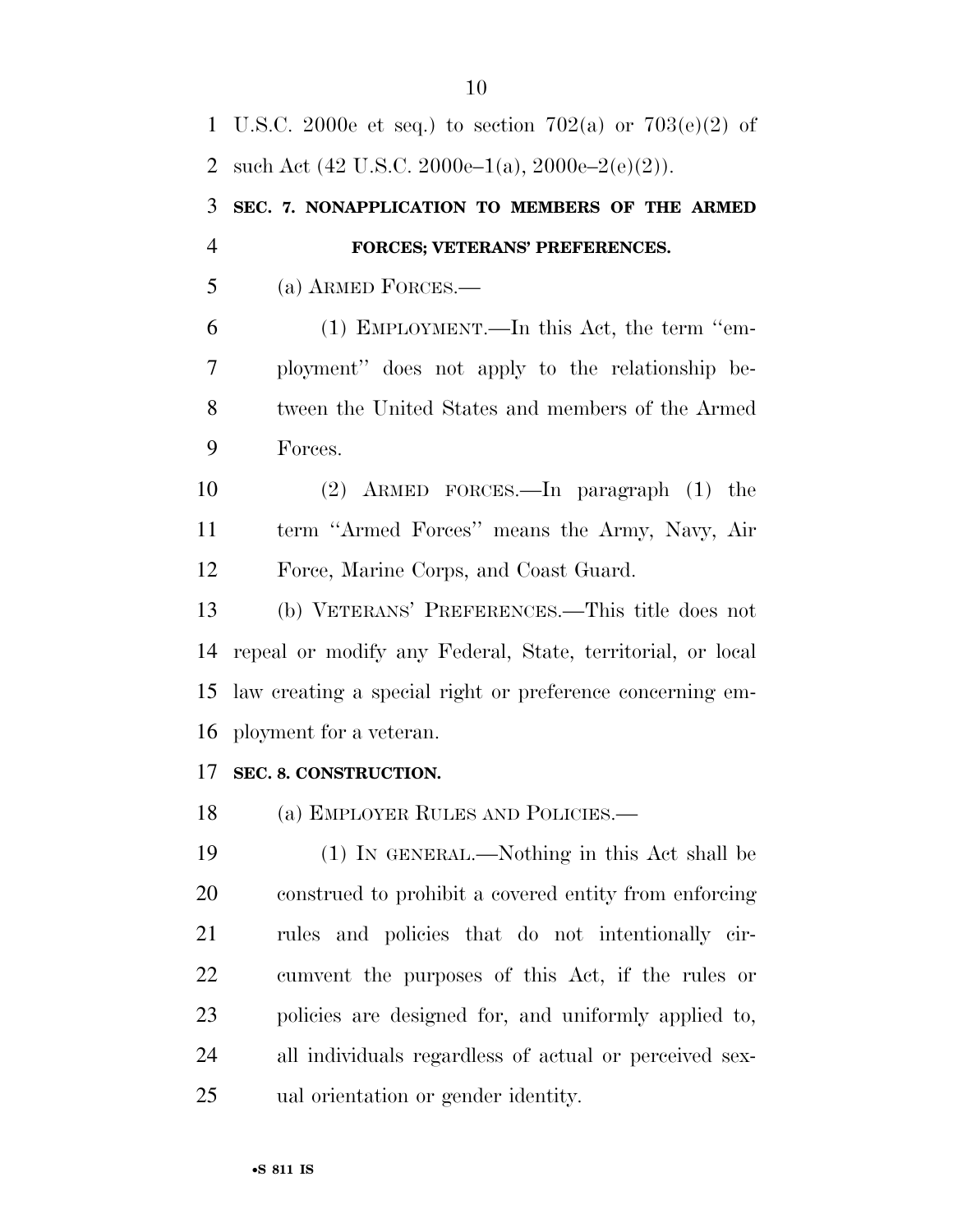(2) SEXUAL HARASSMENT.—Nothing in this Act shall be construed to limit a covered entity from taking adverse action against an individual because of a charge of sexual harassment against that indi- vidual, provided that rules and policies on sexual harassment, including when adverse action is taken, are designed for, and uniformly applied to, all indi- viduals regardless of actual or perceived sexual ori-entation or gender identity.

 (3) CERTAIN SHARED FACILITIES.—Nothing in this Act shall be construed to establish an unlawful employment practice based on actual or perceived gender identity due to the denial of access to shared shower or dressing facilities in which being seen unclothed is unavoidable, provided that the employer provides reasonable access to adequate facilities that are not inconsistent with the employee's gender iden-18 tity as established with the employer at the time of employment or upon notification to the employer that the employee has undergone or is undergoing gender transition, whichever is later.

 (4) ADDITIONAL FACILITIES NOT REQUIRED.— Nothing in this Act shall be construed to require the construction of new or additional facilities.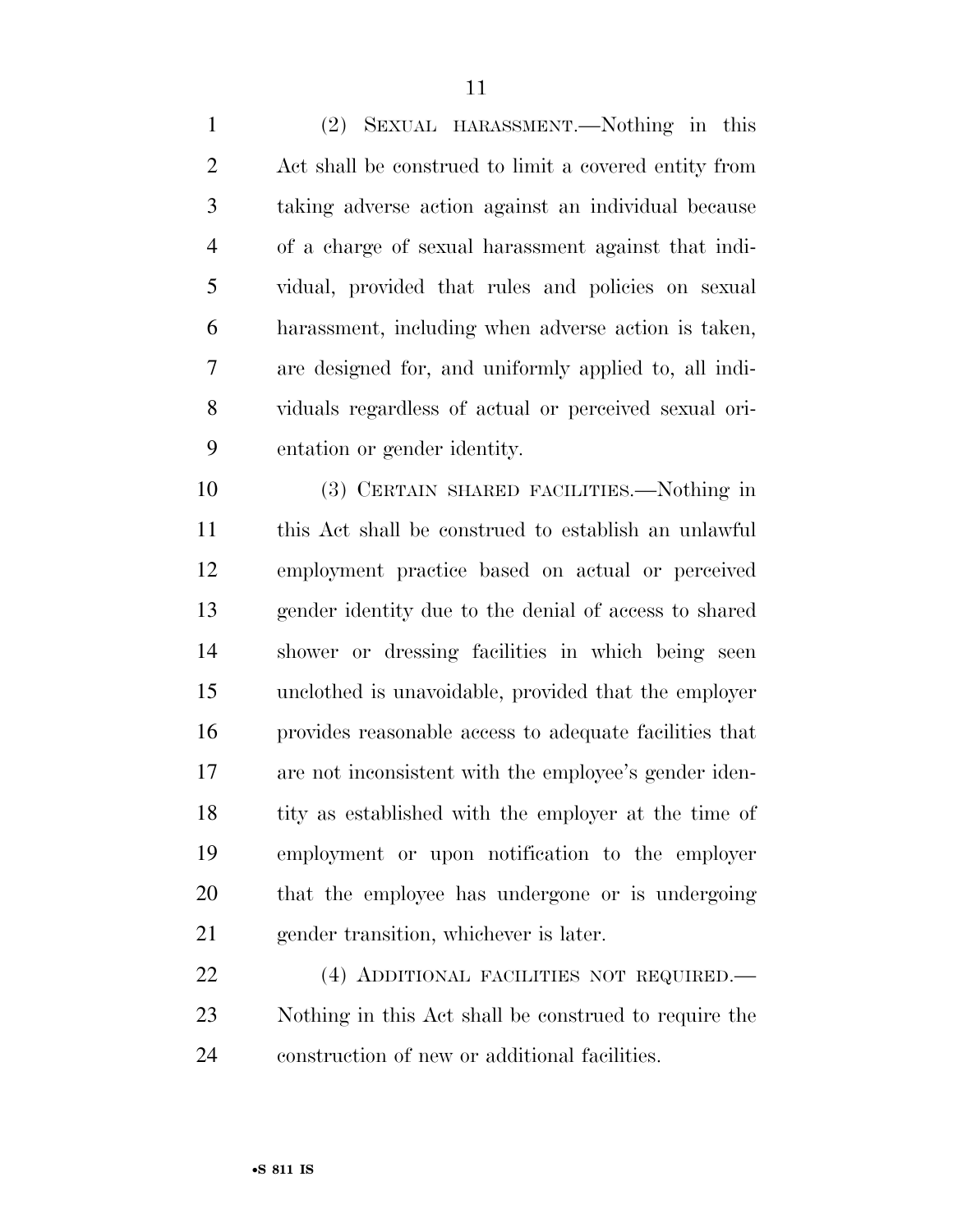(5) DRESS AND GROOMING STANDARDS.—Noth- ing in this Act shall prohibit an employer from re- quiring an employee, during the employee's hours at work, to adhere to reasonable dress or grooming standards not prohibited by other provisions of Fed- eral, State, or local law, provided that the employer permits any employee who has undergone gender transition prior to the time of employment, and any employee who has notified the employer that the em- ployee has undergone or is undergoing gender tran- sition after the time of employment, to adhere to the same dress or grooming standards as apply for the gender to which the employee has transitioned or is transitioning.

 (b) EMPLOYEE BENEFITS.—Nothing in this Act shall be construed to require a covered entity to treat an unmar- ried couple in the same manner as the covered entity treats a married couple for purposes of employee benefits. (c) DEFINITION OF MARRIAGE.—In this Act, the term ''married'' refers to marriage as such term is defined in section 7 of title 1, United States Code (commonly known as the ''Defense of Marriage Act'').

#### **SEC. 9. COLLECTION OF STATISTICS PROHIBITED.**

 The Commission shall not collect statistics on actual or perceived sexual orientation or gender identity from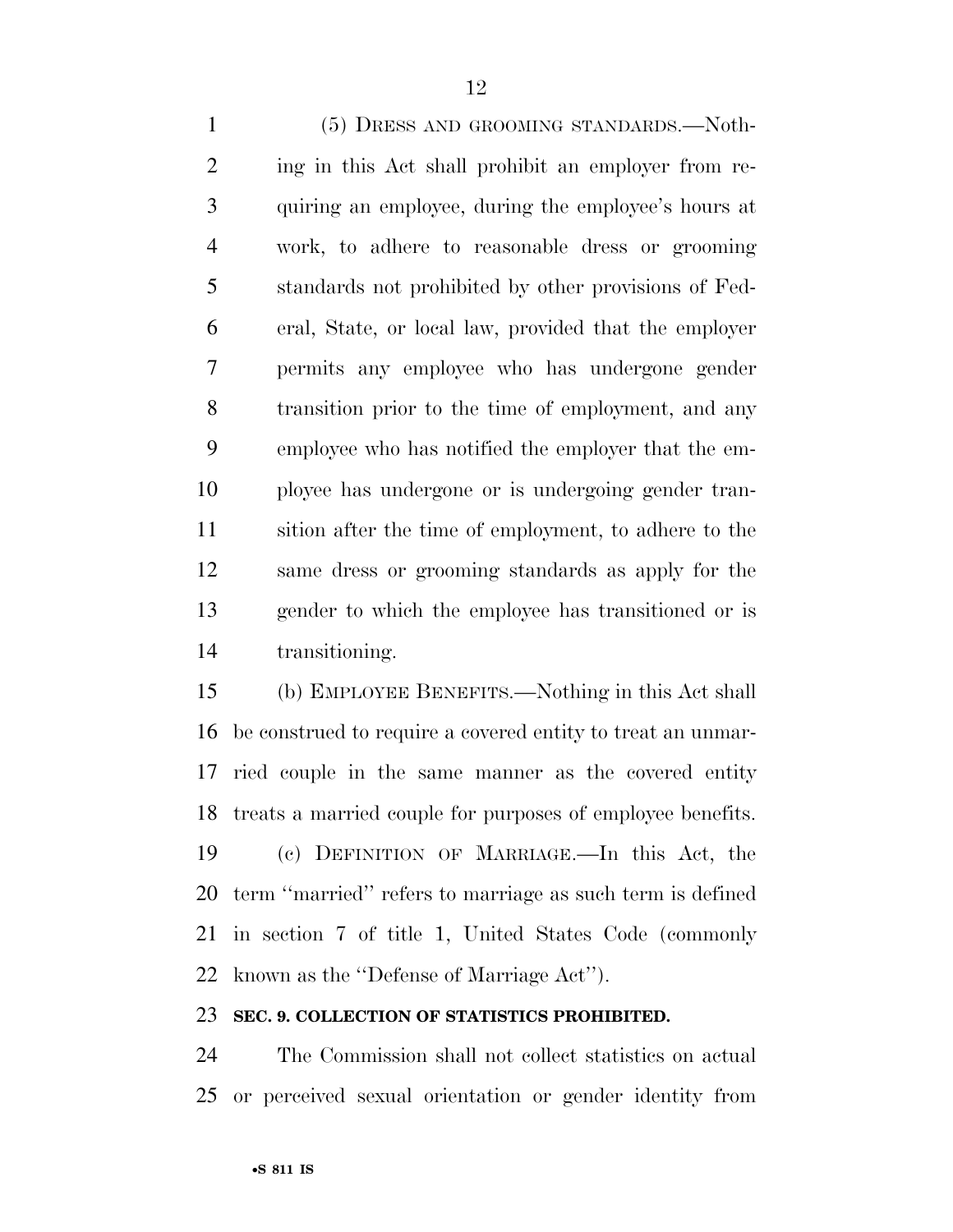covered entities, or compel the collection of such statistics by covered entities.

# **SEC. 10. ENFORCEMENT.**

 (a) ENFORCEMENT POWERS.—With respect to the administration and enforcement of this Act in the case of a claim alleged by an individual for a violation of this Act—

 (1) the Commission shall have the same powers as the Commission has to administer and enforce— (A) title VII of the Civil Rights Act of 11 1964 (42 U.S.C. 2000e et seq.); or

 (B) sections 302 and 304 of the Govern- ment Employee Rights Act of 1991 (42 U.S.C. 2000e–16b and 2000e–16c),

 in the case of a claim alleged by such individual for 16 a violation of such title, or of section  $302(a)(1)$  of the Government Employee Rights Act of 1991 (42 18 U.S.C.  $2000e-16b(a)(1)$ , respectively;

 (2) the Librarian of Congress shall have the same powers as the Librarian of Congress has to ad- minister and enforce title VII of the Civil Rights Act of 1964 (42 U.S.C. 2000e et seq.) in the case of a claim alleged by such individual for a violation of such title;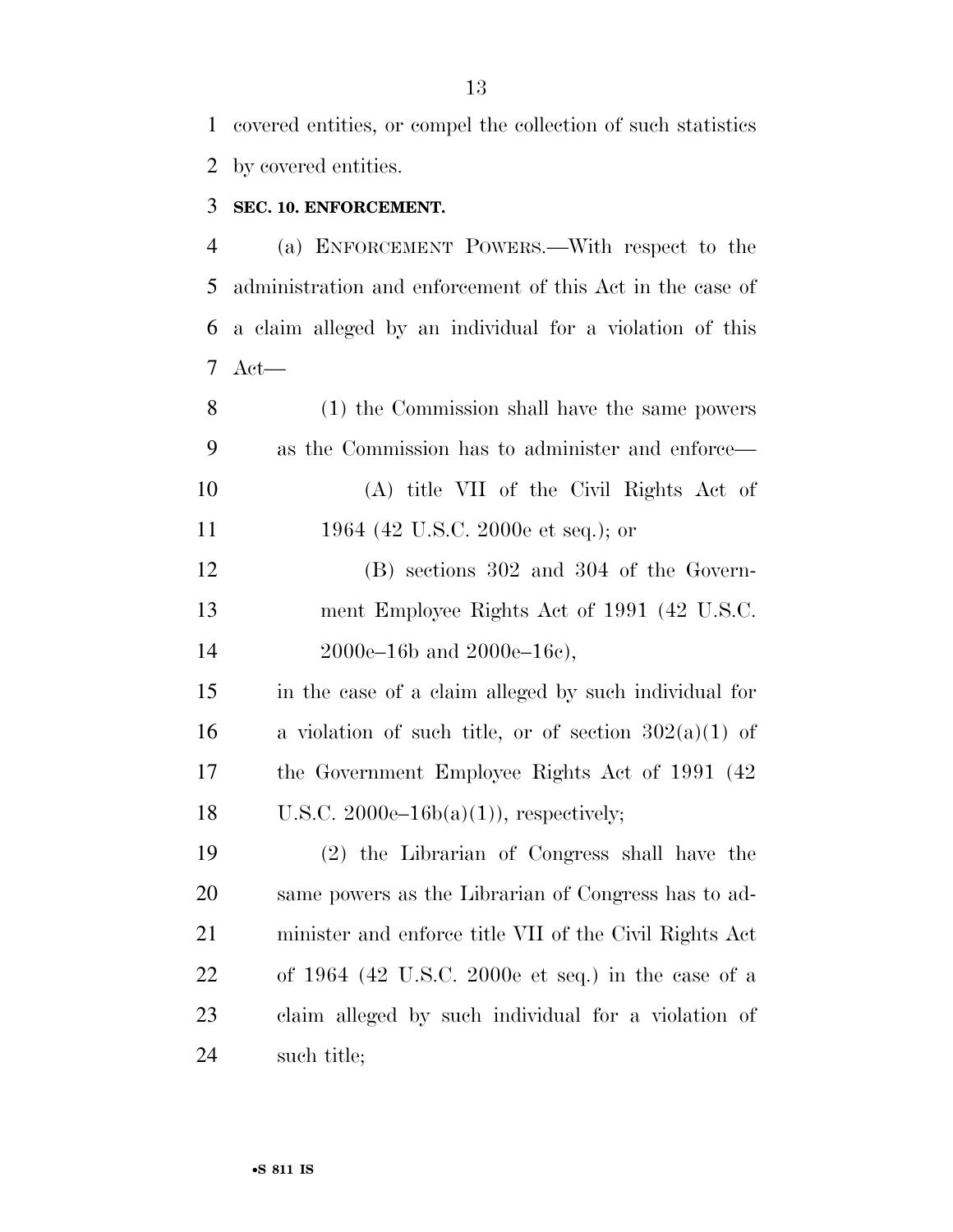| $\mathbf{1}$   | $(3)$ the Board (as defined in section 101 of the             |
|----------------|---------------------------------------------------------------|
| $\overline{2}$ | Congressional Accountability Act of 1995 (2 U.S.C.            |
| 3              | 1301) shall have the same powers as the Board has             |
| $\overline{4}$ | administer and enforce the Congressional Ac-<br>$\mathrm{to}$ |
| 5              | countability Act of 1995 (2 U.S.C. 1301 et seq.) in           |
| 6              | the case of a claim alleged by such individual for a          |
| 7              | violation of section $201(a)(1)$ of such Act (2 U.S.C.        |
| 8              | 1311(a)(1));                                                  |
| 9              | (4) the Attorney General shall have the same                  |
| 10             | powers as the Attorney General has to administer              |
| 11             | and enforce—                                                  |
| 12             | (A) title VII of the Civil Rights Act of                      |
| 13             | 1964 (42 U.S.C. 2000e et seq.); or                            |
| 14             | $(B)$ sections 302 and 304 of the Govern-                     |
| 15             | ment Employee Rights Act of 1991 (42 U.S.C.                   |
| 16             | $2000e-16b$ and $2000e-16c$ ;                                 |
| 17             | in the case of a claim alleged by such individual for         |
| 18             | a violation of such title, or of section $302(a)(1)$ of       |
| 19             | the Government Employee Rights Act of 1991 (42)               |
| 20             | U.S.C. $2000e-16b(a)(1)$ , respectively;                      |
| 21             | (5) the President, the Commission, and the                    |
| 22             | Merit Systems Protection Board shall have the same            |
| 23             | powers as the President, the Commission, and the              |
| 24             | Board, respectively, have to administer and enforce           |
| 25             | chapter 5 of title 3, United States Code, in the case         |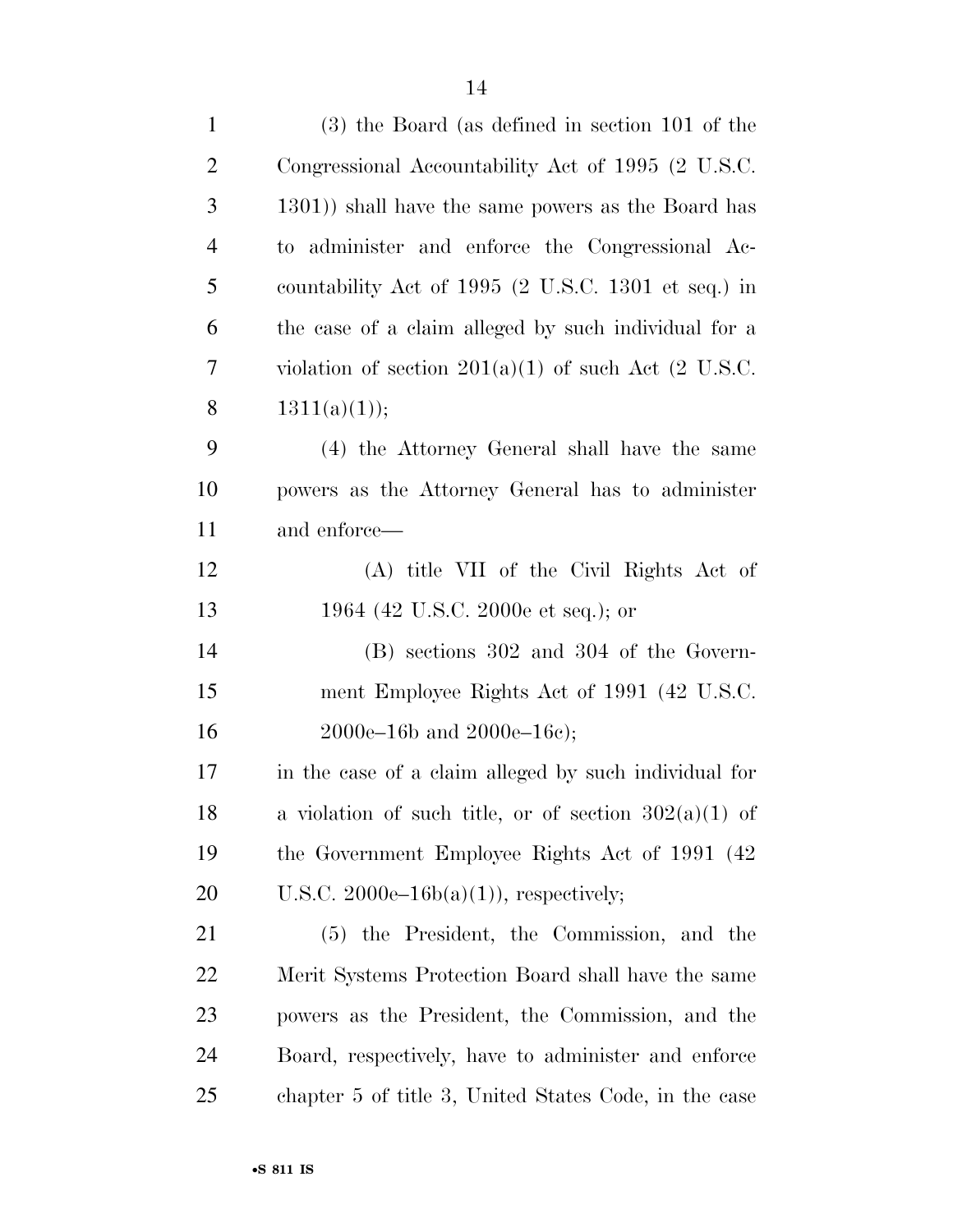| $\mathbf{1}$   | of a claim alleged by such individual for a violation |
|----------------|-------------------------------------------------------|
| $\overline{2}$ | of section 411 of such title; and                     |
| 3              | (6) a court of the United States shall have the       |
| $\overline{4}$ | same jurisdiction and powers as the court has to en-  |
| 5              | force—                                                |
| 6              | (A) title VII of the Civil Rights Act of              |
| 7              | 1964 (42 U.S.C. 2000e et seq.) in the case of         |
| 8              | a claim alleged by such individual for a viola-       |
| 9              | tion of such title;                                   |
| 10             | $(B)$ sections 302 and 304 of the Govern-             |
| 11             | ment Employee Rights Act of 1991 (42 U.S.C.           |
| 12             | $2000e-16b$ and $2000e-16c$ in the case of a          |
| 13             | claim alleged by such individual for a violation      |
| 14             | of section $302(a)(1)$ of such Act (42 U.S.C.         |
| 15             | $2000e-16b(a)(1));$                                   |
| 16             | (C) the Congressional Accountability Act              |
| 17             | of $1995$ (2 U.S.C. 1301 et seq.) in the case of      |
| 18             | a claim alleged by such individual for a viola-       |
| 19             | tion of section $201(a)(1)$ of such Act (2 U.S.C.     |
| 20             | $1311(a)(1)$ ; and                                    |
| 21             | (D) chapter 5 of title 3, United States               |
| 22             | Code, in the case of a claim alleged by such in-      |
| 23             | dividual for a violation of section 411 of such       |
| 24             | title.                                                |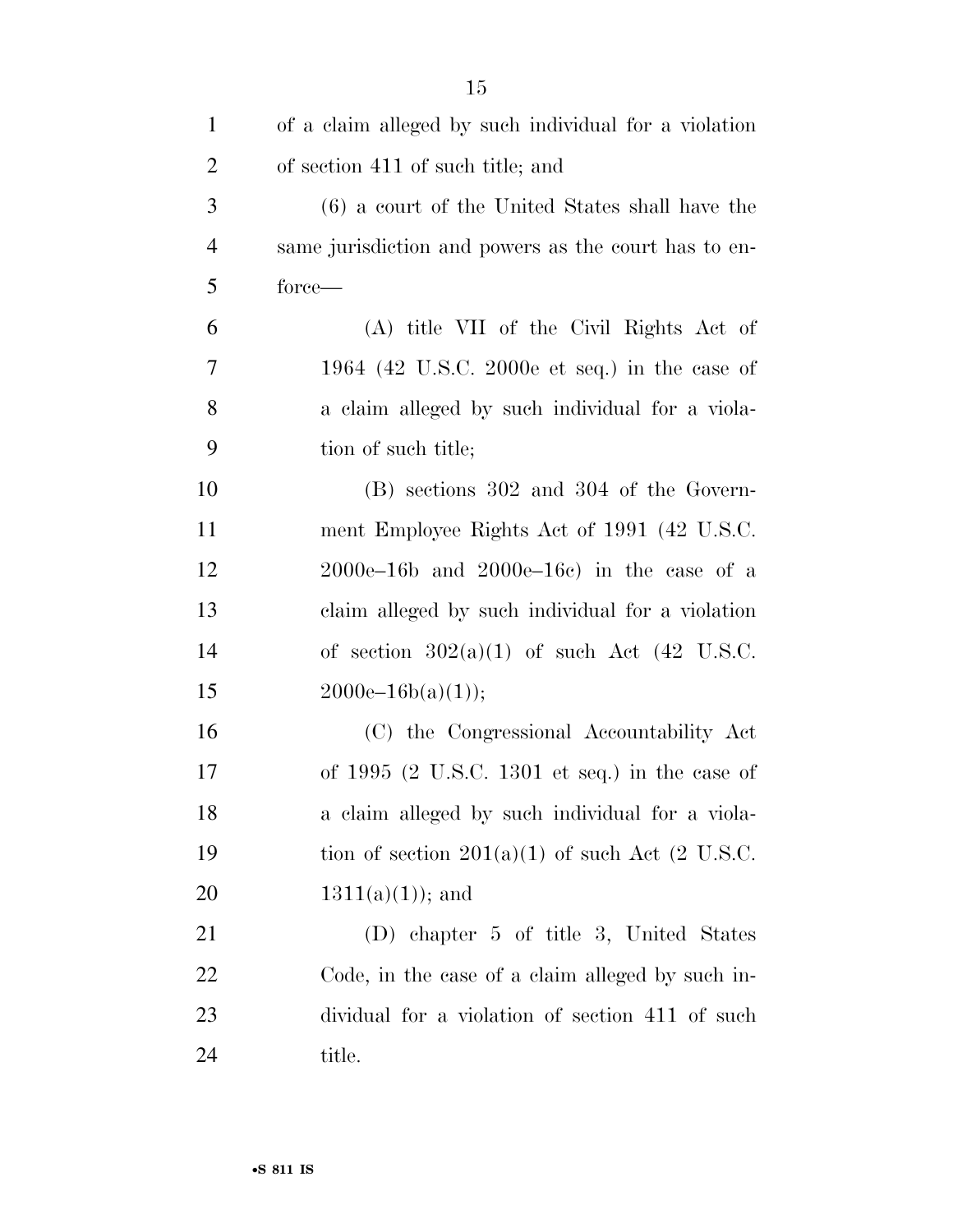(b) PROCEDURES AND REMEDIES.—The procedures and remedies applicable to a claim alleged by an individual for a violation of this Act are—

 (1) the procedures and remedies applicable for a violation of title VII of the Civil Rights Act of 1964 (42 U.S.C. 2000e et seq.) in the case of a claim alleged by such individual for a violation of such title;

 (2) the procedures and remedies applicable for 10 a violation of section  $302(a)(1)$  of the Government Employee Rights Act of 1991 (42 U.S.C. 2000e–  $12 \t 16b(a)(1)$  in the case of a claim alleged by such in-dividual for a violation of such section;

 (3) the procedures and remedies applicable for a violation of section 201(a)(1) of the Congressional 16 Accountability Act of 1995 (2 U.S.C. 1311(a)(1)) in the case of a claim alleged by such individual for a violation of such section; and

 (4) the procedures and remedies applicable for a violation of section 411 of title 3, United States Code, in the case of a claim alleged by such indi-vidual for a violation of such section.

 (c) OTHER APPLICABLE PROVISIONS.—With respect to a claim alleged by a covered employee (as defined in section 101 of the Congressional Accountability Act of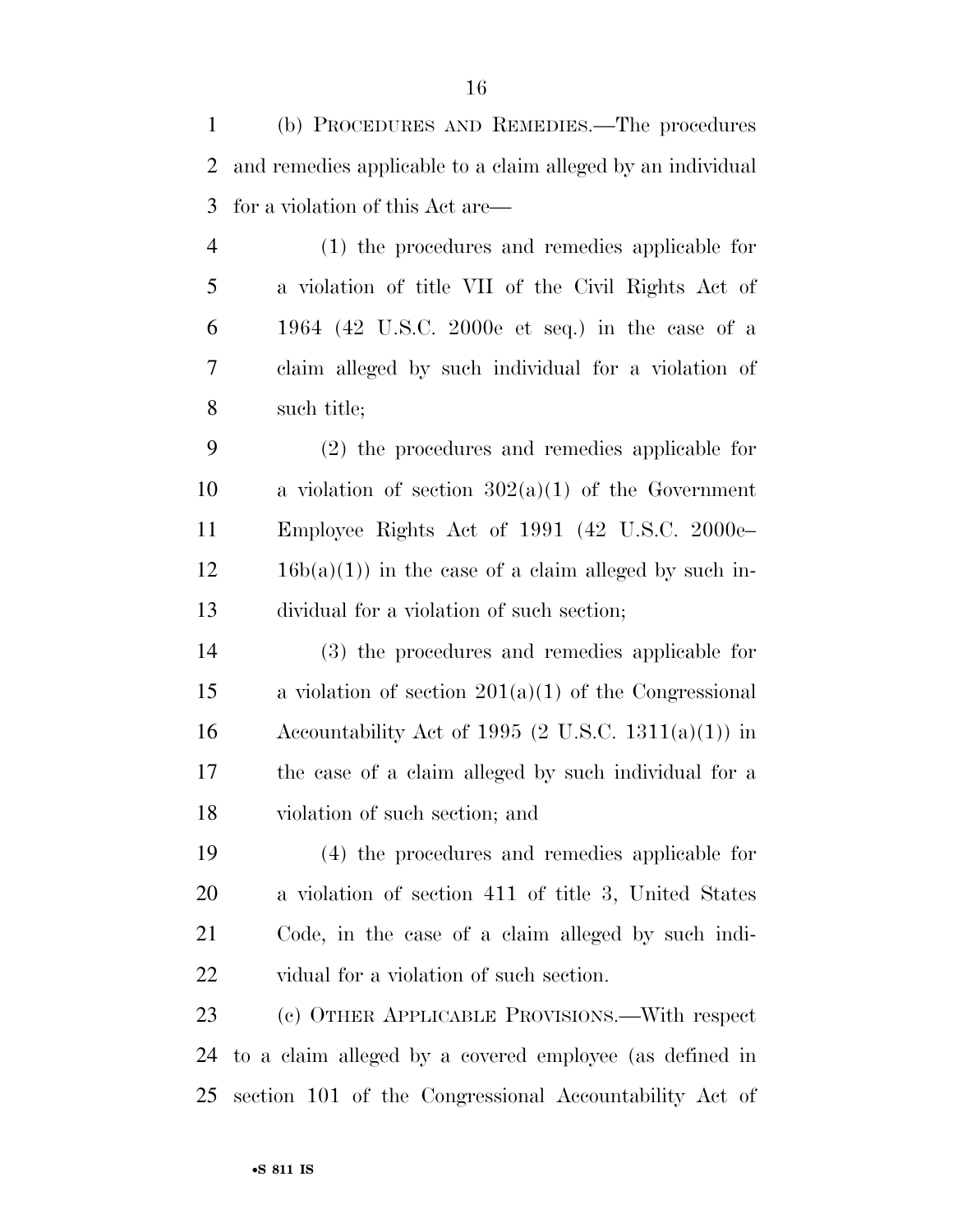1995 (2 U.S.C. 1301)) for a violation of this Act, title III of the Congressional Accountability Act of 1995 (2 U.S.C. 1381 et seq.) shall apply in the same manner as such title applies with respect to a claim alleged by such 5 a covered employee for a violation of section  $201(a)(1)$  of 6 such Act  $(2 \text{ U.S.C. } 1311(a)(1))$ .

# **SEC. 11. STATE AND FEDERAL IMMUNITY.**

 (a) ABROGATION OF STATE IMMUNITY.—A State shall not be immune under the 11th Amendment to the Constitution from a suit brought in a Federal court of competent jurisdiction for a violation of this Act.

(b) WAIVER OF STATE IMMUNITY.—

(1) IN GENERAL.—

 (A) WAIVER.—A State's receipt or use of Federal financial assistance for any program or activity of a State shall constitute a waiver of sovereign immunity, under the 11th Amend- ment to the Constitution or otherwise, to a suit brought by an employee or applicant for em- ployment of that program or activity under this Act for a remedy authorized under subsection (d).

 (B) DEFINITION.—In this paragraph, the term ''program or activity'' has the meaning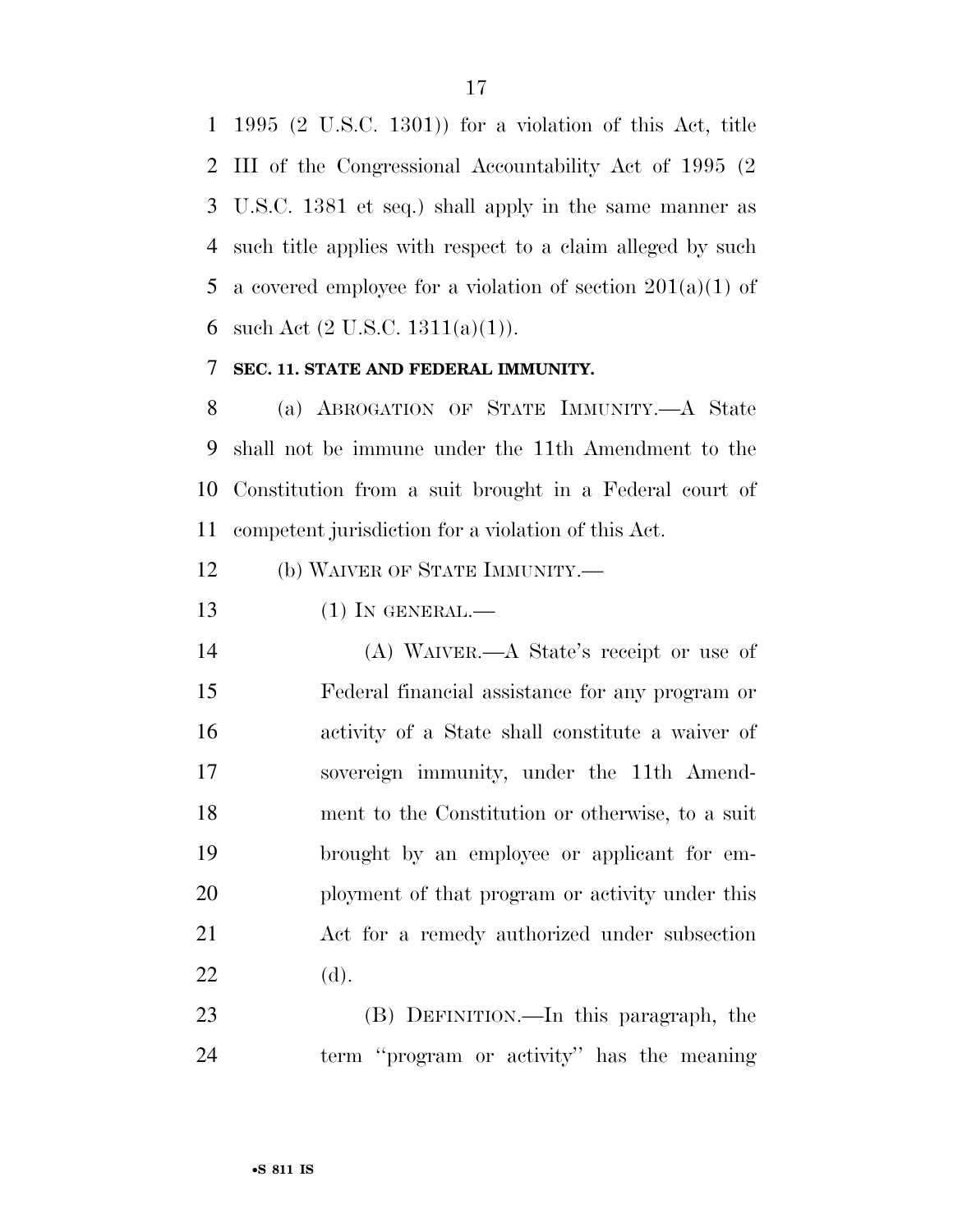| $\mathbf{1}$   | given the term in section 606 of the Civil            |
|----------------|-------------------------------------------------------|
| $\overline{2}$ | Rights Act of 1964 (42 U.S.C. 2000d-4a).              |
| 3              | $(2)$ EFFECTIVE DATE.—With respect to a par-          |
| $\overline{4}$ | ticular program or activity, paragraph (1) applies to |
| 5              | conduct occurring on or after the day, after the date |
| 6              | of enactment of this Act, on which a State first re-  |
| 7              | ceives or uses Federal financial assistance for that  |
| 8              | program or activity.                                  |
|                |                                                       |

 (c) REMEDIES AGAINST STATE OFFICIALS.—An offi- cial of a State may be sued in the official capacity of the official by any employee or applicant for employment who has complied with the applicable procedures of section 10, for equitable relief that is authorized under this Act. In such a suit the court may award to the prevailing party those costs authorized by section 722 of the Revised Stat-utes (42 U.S.C. 1988).

 (d) REMEDIES AGAINST THE UNITED STATES AND THE STATES.—Notwithstanding any other provision of this Act, in an action or administrative proceeding against the United States or a State for a violation of this Act, remedies (including remedies at law and in equity, and interest) are available for the violation to the same extent as the remedies are available for a violation of title VII of the Civil Rights Act of 1964 (42 U.S.C. 2000e et seq.) by a private entity, except that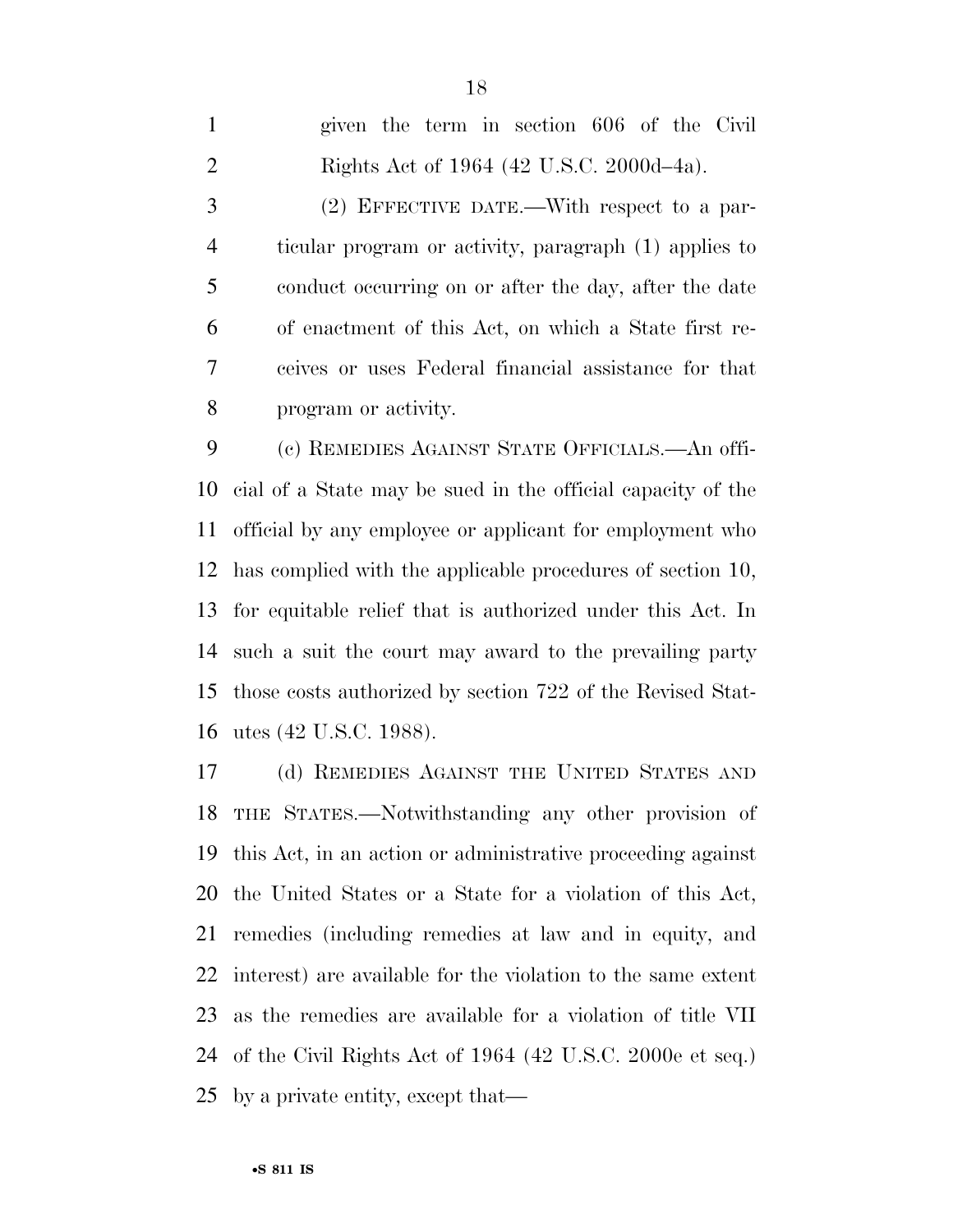(1) punitive damages are not available; and (2) compensatory damages are available to the extent specified in section 1977A(b) of the Revised Statutes (42 U.S.C. 1981a(b)).

# **SEC. 12. ATTORNEYS' FEES.**

 Notwithstanding any other provision of this Act, in an action or administrative proceeding for a violation of this Act, an entity described in section 10(a) (other than paragraph (4) of such section), in the discretion of the entity, may allow the prevailing party, other than the Commission or the United States, a reasonable attorney's fee (including expert fees) as part of the costs. The Com- mission and the United States shall be liable for the costs to the same extent as a private person.

# **SEC. 13. POSTING NOTICES.**

 A covered entity who is required to post notices de- scribed in section 711 of the Civil Rights Act of 1964 (42 U.S.C. 2000e–10) shall post notices for employees, appli- cants for employment, and members, to whom the provi- sions specified in section 10(b) apply, that describe the applicable provisions of this Act in the manner prescribed by, and subject to the penalty provided under, section 711 of the Civil Rights Act of 1964.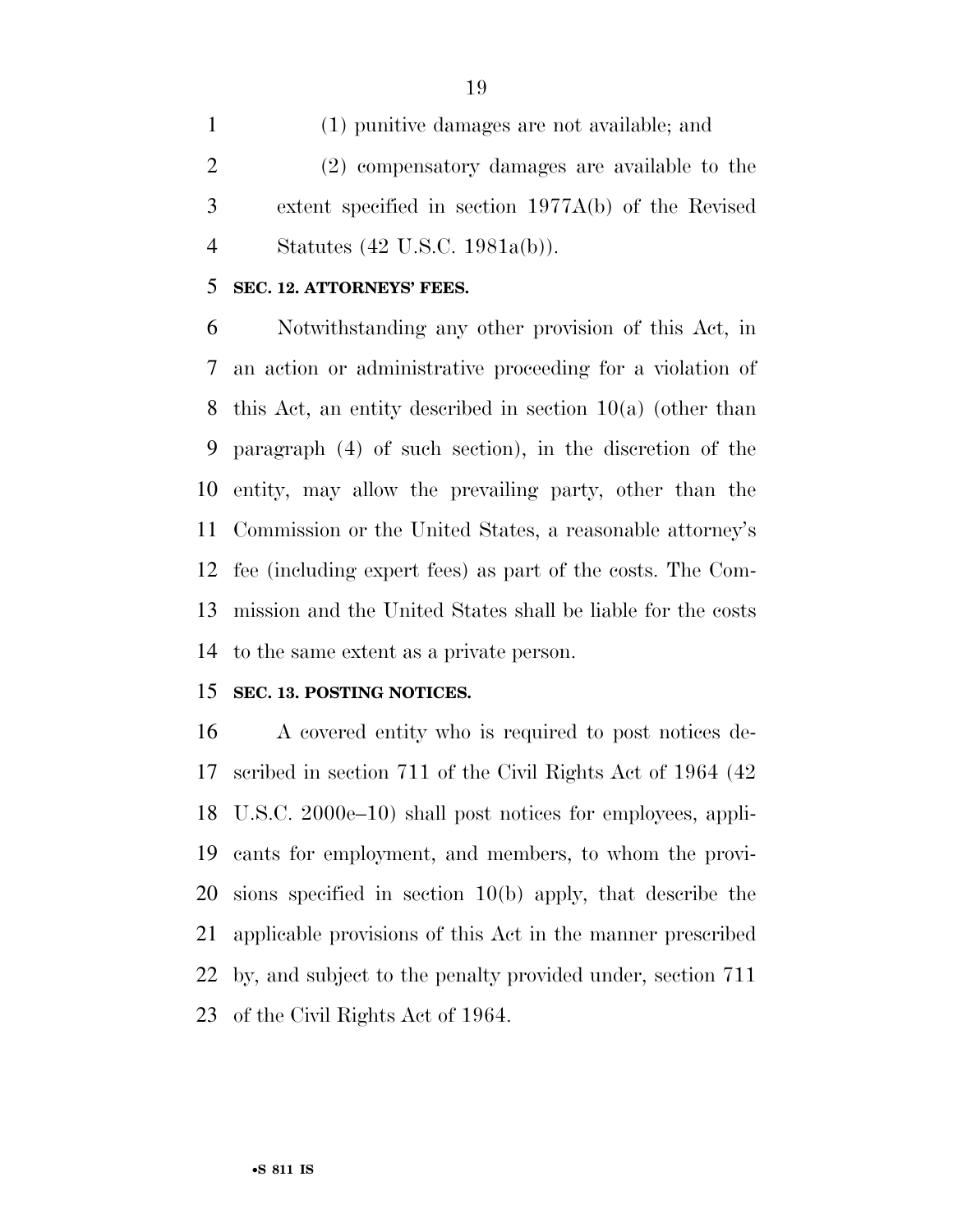## **SEC. 14. REGULATIONS.**

 (a) IN GENERAL.—Except as provided in subsections (b), (c), and (d), the Commission shall have authority to issue regulations to carry out this Act.

 (b) LIBRARIAN OF CONGRESS.—The Librarian of Congress shall have authority to issue regulations to carry out this Act with respect to employees and applicants for employment of the Library of Congress.

 (c) BOARD.—The Board referred to in section  $10 \quad 10(a)(3)$  shall have authority to issue regulations to carry out this Act, in accordance with section 304 of the Con- gressional Accountability Act of 1995 (2 U.S.C. 1384), with respect to covered employees, as defined in section 101 of such Act (2 U.S.C. 1301).

 (d) PRESIDENT.—The President shall have authority to issue regulations to carry out this Act with respect to covered employees, as defined in section 411(c) of title 3, United States Code, and applicants for employment as such employees.

#### **SEC. 15. RELATIONSHIP TO OTHER LAWS.**

 This Act shall not invalidate or limit the rights, rem- edies, or procedures available to an individual claiming discrimination prohibited under any other Federal law or regulation or any law or regulation of a State or political subdivision of a State.